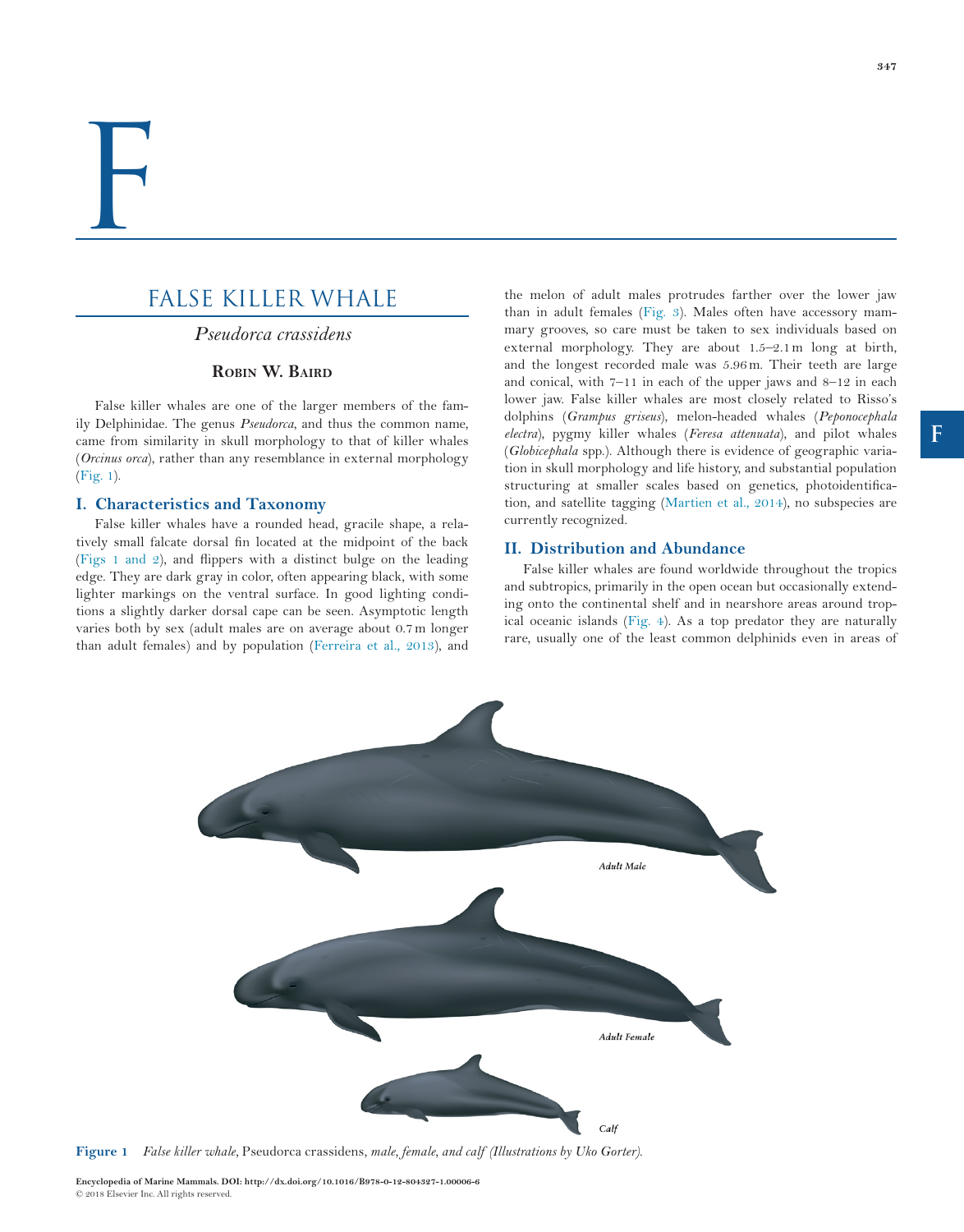

**Figure 2** *An adult female and calf from the endangered main Hawaiian Islands insular population. The female was first documented in 1990 and seen most recently in 2011 (Photo by Robin W. Baird).*



**Figure 3** *An adult male from the endangered main Hawaiian Islands insular population, showing the protrusion of the rostrum over the lower jaw typical of adult males (Photo by Robin W. Baird).*

highest abundance. Density is much higher in lower latitudes; in the North Pacific density drops by an order of magnitude north of  $\sim$ 15°N. The combination of oceanic habits and rarity has limited studies of this species.

Abundance estimates exist for a number of areas, although some of them are quite dated, and the estimates for larger areas may represent more than one population. The only area with both recent abundance estimates and a good idea of population structure is in Hawaiian waters, where there are three recognized populations with partially overlapping ranges. The main Hawaiian Islands insular population uses an area around the main Hawaiian Islands out to approximately 120 km from shore, and numbers between 150 and 200 individuals (Baird, 2016). The Northwestern Hawaiian Islands insular population numbers about 550 individuals. The pelagic population extends offshore at least 1700 km from Hawai'i, and the abundance of that population within the U.S. Exclusive Economic Zone is about 1550 individuals (Bradford et al., 2014).



**Figure 4** *False killer whale distribution. Adapted by Nina Lisowski from Jefferson, T.A., Webber, M.A., and Pitman, R.L. (2015). "Marine Mammals of the World: A Comprehensive Guide to Their Identification," 2nd ed. Elsevier, San Diego.*

# **III. Ecology**

False killer whales are active both during the day and at night. They are high on the food web, feeding in some areas on large pelagic game fish, and occasionally on large squid. They are cooperative hunters and if one individual captures a large fish others will usually converge and they will share prey. They have been known to feed on injured dolphins after these were released from tuna purse seine nets in the eastern tropical Pacific—this behavior likely reflects their ability to adapt to new food sources, like taking fish off longlines, rather than a particular tendency to feed on other marine mammals. They are regularly documented associating with other delphinids in nonaggressive contexts, particularly common bottlenose dolphins (*Tursiops truncatus*) and rough-toothed dolphins (*Steno bredanensis*), and long-term associations with bottlenose dolphins have been documented (Zaeschmar et al., 2014). Although there is one report of them feeding on a humpback whale calf, that report is unsubstantiated. They have been documented harassing sperm whales, most likely as a form of kleptoparasitism, feeding on squid that the sperm whales regurgitated. There has been one documented attack by killer whales off New Zealand, and they are at least occasionally attacked by large sharks, based on shark bite scars on living individuals.

### **IV. Behavior**

False killer whales are typically found in groups of 5–25 individuals, but groups as large as 300–400 individuals have been documented. Groups are often spread over considerable distances (>20km), with individuals moving through an area in an apparently coordinated fashion. Larger groups are likely temporary associations of smaller, more stable groups. Based on studies of association patterns, false killer whales have strong social bonds, with individuals remaining together for years. These smaller, more stable groups are of mixed age and sex; no obvious sex or age segregation appears to exist for this species. They have been known to